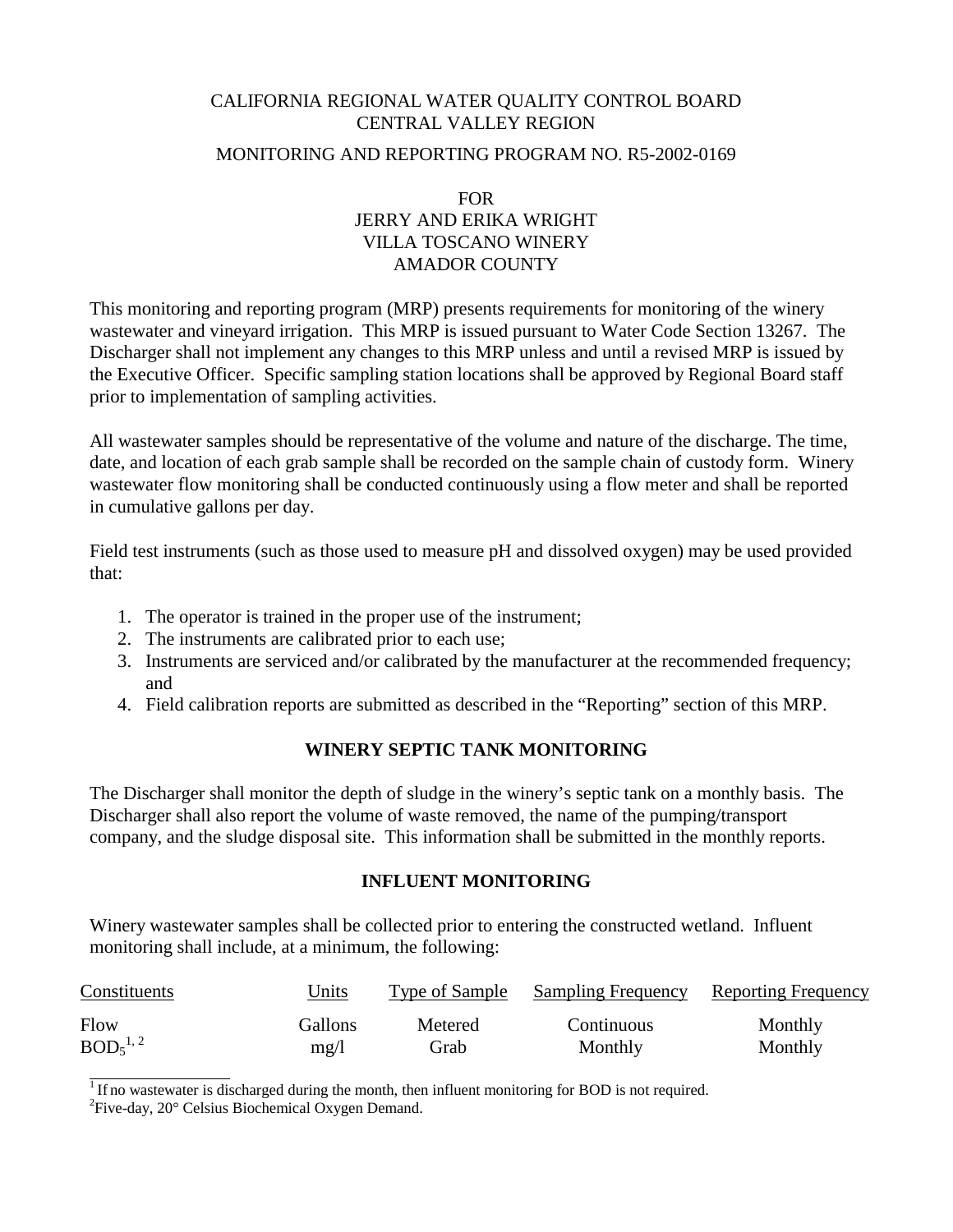#### **CONSTRUCTED WETLANDS (CW) MONITORNG**

Winery wastewater samples shall be collected from the CW, prior to discharge into the storage pond. Samples shall be collected in any month in which there is any discharge from the CW to the storage pond. If wastewater is not discharged into the storage pond, then samples for chemical analysis are not required to be collected; however the Discharger must still perform the monthly monitoring observations. CW monitoring shall include, at a minimum, the following:

| Constituents                        | Units            | Type of Sample | <b>Sampling Frequency</b> | <b>Reporting Frequency</b> |
|-------------------------------------|------------------|----------------|---------------------------|----------------------------|
| pН<br>BOD <sub>5</sub> <sup>1</sup> | pH units<br>mg/l | Grab<br>Grab   | Weekly<br>Monthly         | Monthly<br>Monthly         |
| Constructed wetland $^{2,3}$        | <b>NA</b>        | Observation    | Monthly                   | Monthly                    |

<sup>1</sup>Five-day, 20° Celsius Biochemical Oxygen Demand. The Discharger shall perform BOD monitoring for the first twentyfour months of operation after which the Discharge may cease BOD monitoring. 2 CW containment berms shall be observed for signs of seepage or surfacing water along the exterior toe of the berm. If

surfacing water is found, then a sample shall be collected and tested for pH and total dissolved solids.

 ${}^{3}$ CW shall be observed for signs of surfacing water within the wetlands, odors, or nuisance conditions.

### **EFFLUENT AND STORAGE POND MONITORNG**

Samples shall be collected from an established sampling station located in an area that will provide a sample representative of the water in the storage pond. Freeboard will be measured vertically from the surface of the pond water to the lowest elevation of the surrounding berm and shall be measured to the nearest 0.1 feet. Monitoring of the storage pond shall include, at a minimum, the following:

| Constituents                   | Units      | Type of Sample | <b>Sampling Frequency</b> | <b>Reporting Frequency</b> |
|--------------------------------|------------|----------------|---------------------------|----------------------------|
| pH                             | pH units   | Grab           | Weekly                    | Monthly                    |
| BOD <sub>5</sub> <sup>1</sup>  | mg/l       | Grab           | Monthly                   | Monthly                    |
| Nitrate as Nitrogen            | mg/1       | Grab           | Monthly                   | Monthly                    |
| <b>Total Kjeldahl Nitrogen</b> | mg/l       | Grab           | Monthly                   | Monthly                    |
| <b>Total Dissolved Solids</b>  | mg/l       | Grab           | Monthly                   | Monthly                    |
| Dissolved Oxygen <sup>2</sup>  | mg/l       | Grab           | Monthly                   | Monthly                    |
| Freeboard                      | $0.1$ feet | Observation    | Monthly                   | Monthly                    |
| Berm Seepage <sup>3</sup>      | NA         | Observation    | Monthly                   | Monthly                    |

<sup>1</sup>Five-day, 20° Celsius Biochemical Oxygen Demand.

<sup>2</sup> Monitoring for dissolved oxygen concentrations must be performed before 9:00 a.m.

<sup>3</sup> Pond containment berms shall be observed for signs of seepage or surfacing water along the exterior toe of the berm. If surfacing water is found, then a sample shall be collected and tested for pH and total dissolved solids.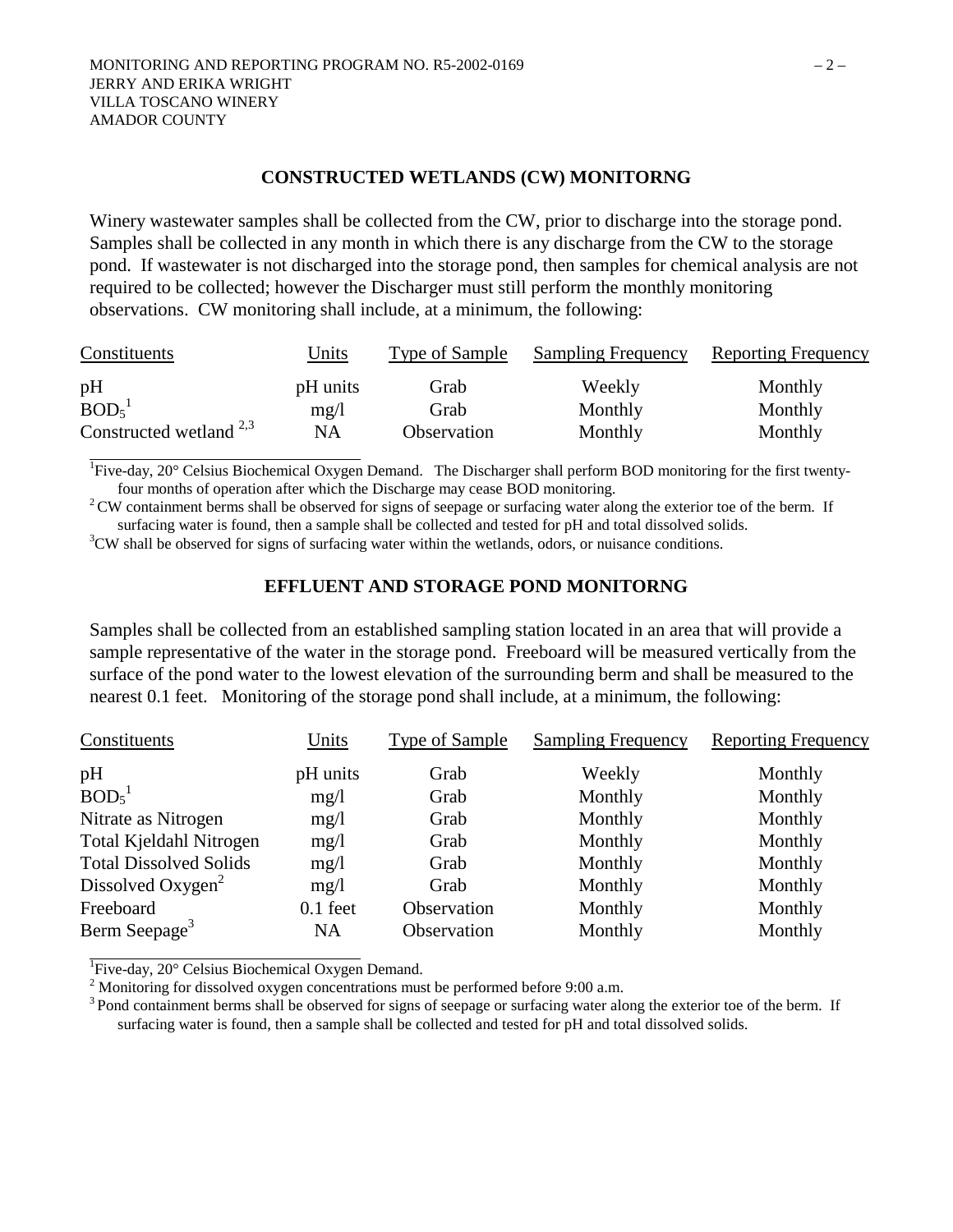### **VINEYARD MONITORING**

The Discharger shall monitor the wastewater discharged to the vineyard. Monitoring shall be conducted daily (when wastewater is discharged) and the results shall be included in the monthly monitoring report. Evidence of erosion, field saturation, runoff, and the presence of nuisance conditions shall be noted in the report. Calculations shall be used to ascertain loading rates at the disposal area. Monitoring of the effluent and the vineyard shall include, at a minimum, the following:

| Constituent                                                             | Units          | <b>Type of Sample</b> | Sampling<br>Frequency | Reporting<br>Frequency |
|-------------------------------------------------------------------------|----------------|-----------------------|-----------------------|------------------------|
| Flow from the storage pond to<br>fields                                 | gallons        | Continuous            | Daily                 | Monthly                |
| Rainfall                                                                | Inches         | Measurement           | Daily                 | Monthly                |
| Acreage Applied                                                         | acres          | Calculated            | Daily                 | Monthly                |
| <b>Application Rate</b>                                                 | gal/acre/day   | Calculated            | Daily                 | Monthly                |
| Total Nitrogen Loading Rate <sup>2</sup>                                | lbs/acre/month | Calculated            | Monthly               | Monthly                |
| <b>Total Dissolved Solids</b><br>Loading Rate from winery<br>wastewater | lbs/month      | Calculated            | Monthly               | Monthly                |
| BOD <sub>5</sub> Loading Rate                                           | lbs/acre/day   | Calculated            | Monthly               | Monthly                |

<sup>1</sup> Disposal fields shall be identified

<sup>2</sup> Total Nitrogen applied from all source including fertilizers

#### **LEAK DETECTION SYSTEM (LDS) MONITORING**

Effective 1 December 2002, any time water is present in the LDS for either the CW or storage pond, samples shall be collected from an established sampling stations that will provide a sample representative of the water in the LDS. Monitoring of the seepage from the constructed wetlands and/or the storage pond shall include, at a minimum, the following:

| Constituent                         | Units     | <b>Type of Sample</b> | Sampling<br>Frequency | Reporting<br>Frequency |
|-------------------------------------|-----------|-----------------------|-----------------------|------------------------|
| Presence/absence of leachate        | <b>NA</b> | Observation           | Daily                 | Monthly                |
| Flow from $LDS1$                    | gallons   | Continuous            | Daily                 | Monthly                |
| pH <sup>1</sup>                     | pH units  | Grab                  | Monthly               | Monthly                |
| Total Dissolved Solids <sup>1</sup> | mg/1      | Grab                  | Monthly               | Monthly                |

<sup>1</sup> If leachate is detected, then the Discharger shall monitor the leechate as specified above.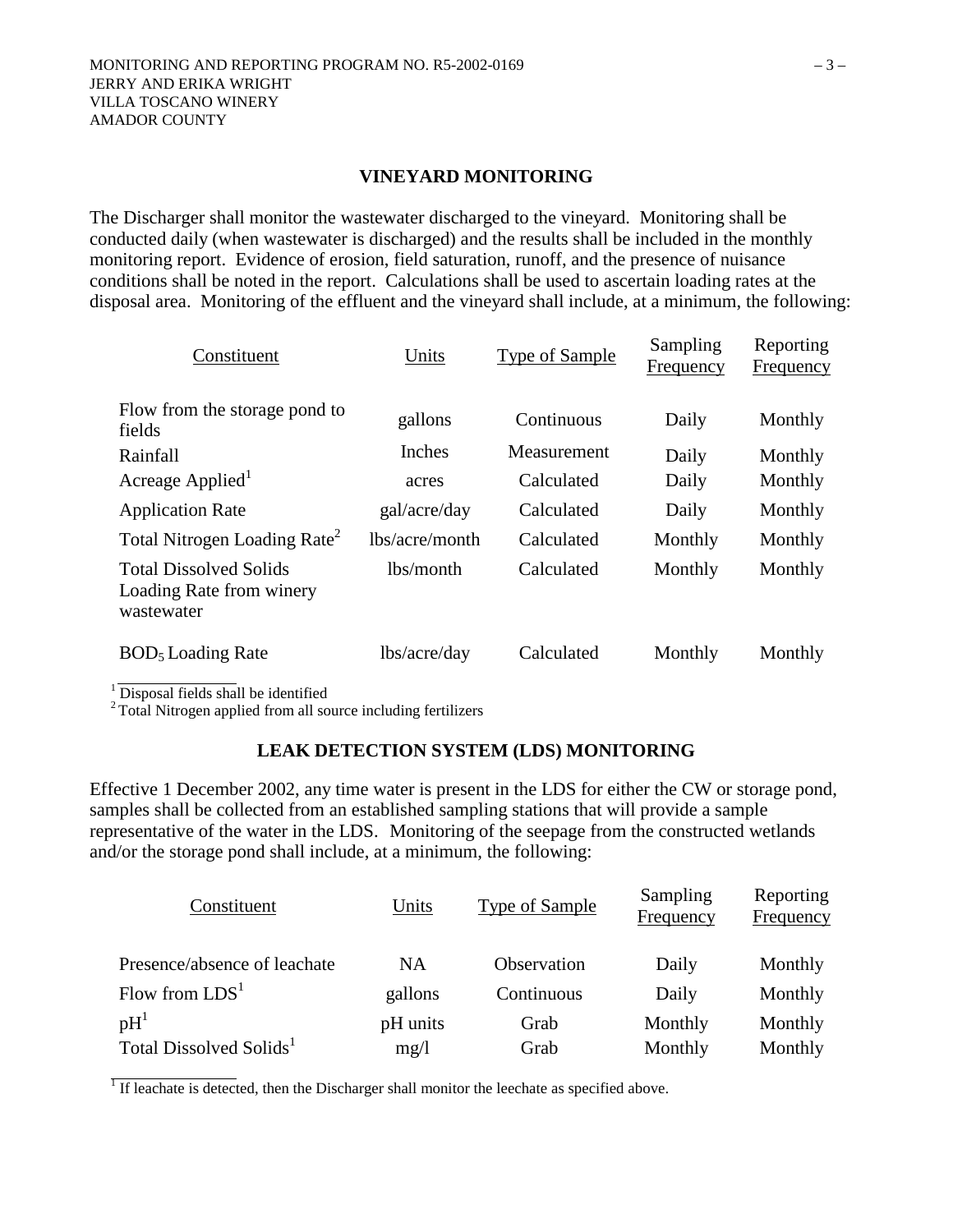### **REPORTING**

In reporting monitoring data, the Discharger shall arrange the data in tabular form so that the date, sample type (e.g., effluent etc.), and reported analytical result for each sample are readily discernible. The data shall be summarized in such a manner to clearly illustrate compliance with waste discharge requirements and spatial or temporal trends, as applicable. The results of any monitoring done more frequently than required at the locations specified in the Monitoring and Reporting Program shall be reported in the next scheduled monitoring report.

### **A. Monthly Monitoring Reports**

Monthly reports shall be submitted to the Regional Board by the **1st day of the second month** following the end of the reporting period (i.e. the September monthly report is due by 1 November). The monthly reports shall include the following:

- 1. Results of septic tank, influent, constructed wetlands, storage pond, leak detection system, and vineyard monitoring;
- 2. A comparison of monitoring data to the discharge specifications and an explanation of any violation of those requirements. Data shall be presented in tabular format;
- 3. If requested by staff, copies of laboratory analytical report(s);
- 4. A calibration log verifying calibration of all hand held monitoring instruments and devices used to comply with the prescribed monitoring program;
- 5. The total pounds of total dissolved solids (calendar year to date) that have been applied to the vineyard, as calculated from the sum of the monthly loadings;
- 6. The amount of wastewater which has been hauled off-site by a septic hauler during the month. Provide copies of invoices showing the amount and date hauled; and
- 7. The amount of solids which have been hauled offsite and the location hauled to.

# **B. Annual Report**

Beginning with the year 2002, an Annual Report shall be prepared as the December monthly monitoring report. The Annual Report shall be submitted to the Regional Board by **1 February** each year. In addition to the data normally presented, the Annual Report shall include the following:

- 1. The contents of the regular December monthly monitoring report;
- 2. The annual total dissolved solids and nitrogen loadings which have been applied to the land application areap;